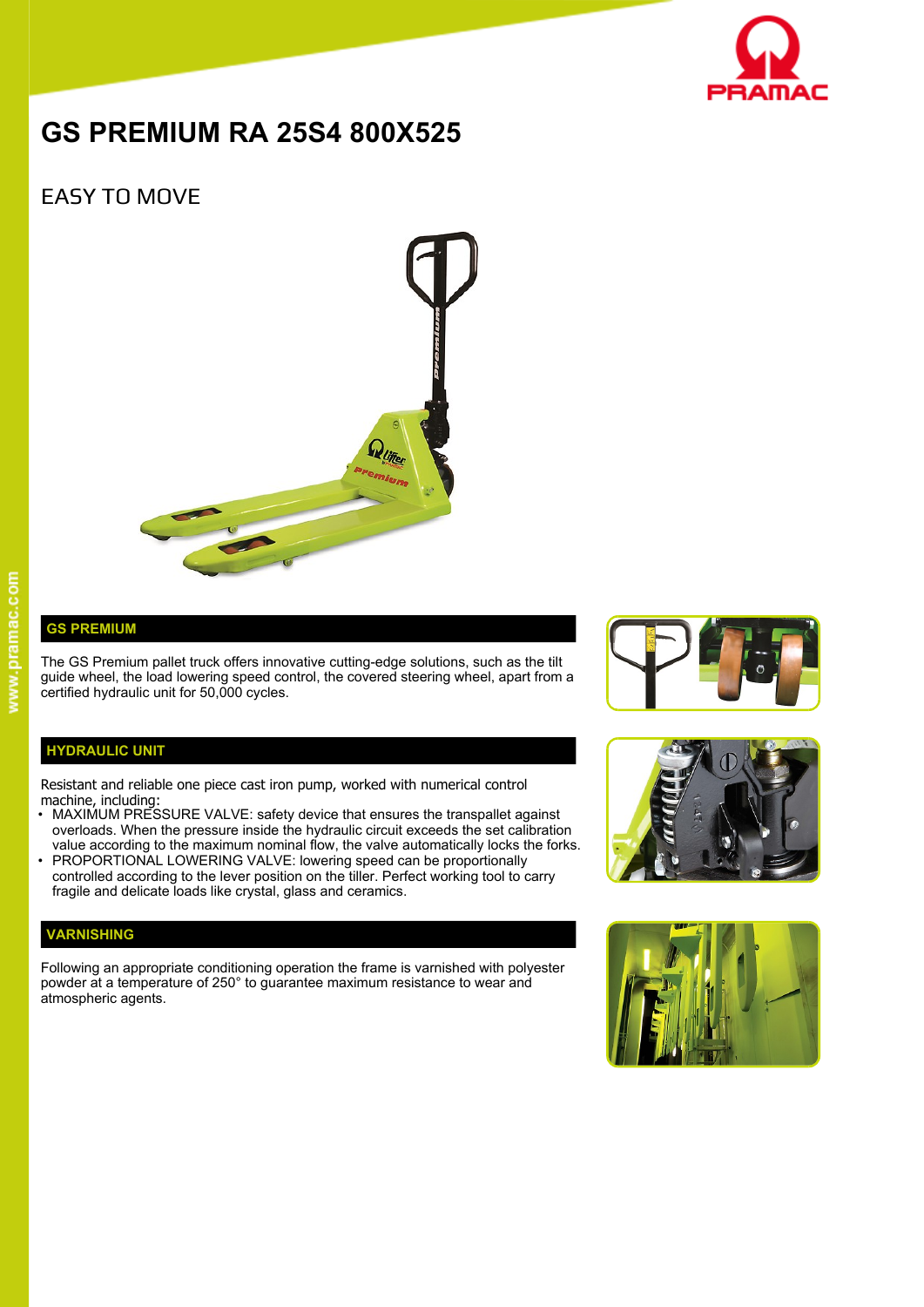|   |    | LIFTER     |
|---|----|------------|
|   |    | Manual     |
|   |    | Pedestrian |
| Q | Кg | 2500       |
| c | mm | 400        |
| x | mm | 582        |
| ν | mm | 842        |
|   |    |            |

| <b>Weights</b>               |    |      |
|------------------------------|----|------|
| 2.1 Service weight           | Kg | 59   |
| 2.2 Axle load, laden rear    | Kg | 1794 |
| 2.2 Axle load, laden front   | Kg | 765  |
| 2.3 Axle load, unladen rear  | Κq | 19   |
| 2.3 Axle load, unladen front | Кq | 4(   |

| <b>Tyres/Chassis</b>                         |            |    |                          |
|----------------------------------------------|------------|----|--------------------------|
| 3.1 Tyres: front wheels                      |            |    | POLY.I./<br><b>NYLON</b> |
| 3.1 Tyres: rear wheels                       |            |    | POLY.I.                  |
| 3.2 Tyre size: Steering wheels - Diameter    |            | mm | 200                      |
| 3.2 Tyre size: Steering wheels - Width       |            | mm | 55                       |
| 3.3 Tyre size: Load rollers - Diameter       |            | mm | 82                       |
| 3.3 Tyre size: Load rollers - Width          |            | mm | 60                       |
| 3.5 Tyre size: rear wheels - Q.ty (X=driven) |            | nr | 4                        |
| 3.5 Rear balancing axle                      |            |    | Yes                      |
| 3.6 Tread, front                             | <b>b10</b> | mm | 155                      |
| 3.7 Tread, rear                              | b11        | mm | 375                      |
|                                              |            |    |                          |

| <b>Dimensions</b>                          |                |    |      |
|--------------------------------------------|----------------|----|------|
| 4.4 Lift height                            | h3             | mm | 115  |
| 4.9 Height of tiller in drive position max | h14            | mm | 1160 |
| 4.15 Height, lowered                       | h13            | mm | 85   |
| 4.19 Overall lenght                        | 11             | mm | 1200 |
| 4.20 Lenght to face of forks               | 12             | mm | 400  |
| 4.21 Overall width                         | b <sub>1</sub> | mm | 525  |
| 4.22 Fork dimensions - Thickness           | s              | mm | 55   |
| 4.22 Fork dimensions - Width               | e              | mm | 150  |
| 4.22 Fork dimensions - Lenght              |                | mm | 800  |
| 4.25 Distance between fork arms            | b5             | mm | 525  |
| 4.32 Ground clearance, centre of wheelbase | m2             | mm | 30   |
| 4.34 Aisle width                           | Ast            | mm | 1435 |
| 4.35 Turning radius                        | Wa             | mm | 1017 |

| <b>Performance data</b>   |         |    |
|---------------------------|---------|----|
| 5.2 Lifting speed laden   | strokes | 13 |
| 5.2 Lifting speed unladen | strokes | 13 |
|                           |         |    |